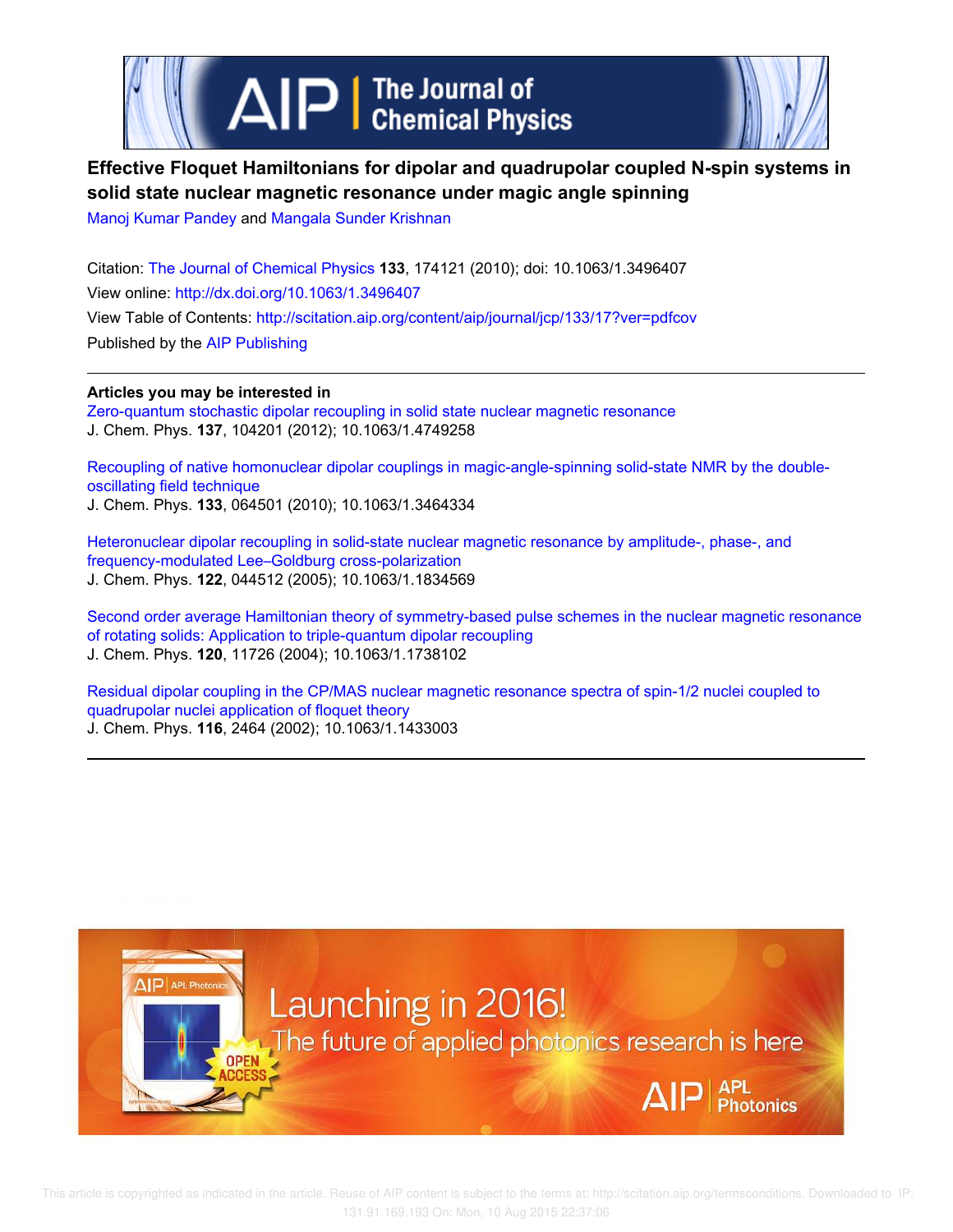# **Effective Floquet Hamiltonians for dipolar and quadrupolar coupled N-spin systems in solid state nuclear magnetic resonance under magic angle spinning**

Manoj Kumar Pandey and Mangala Sunder Krishnan<sup>a)</sup> *Department of Chemistry, Indian Institute of Technology Madras, Chennai 600 036, India*

(Received 5 April 2010; accepted 13 September 2010; published online 4 November 2010)

Spin dynamics under magic angle spinning has been studied using different theoretical approaches and also by extensive numerical simulation programs. In this article we present a general theoretical approach that leads to analytic forms for effective Hamiltonians for an N-spin dipolar and quadrupolar coupled system under magic angle spinning (MAS) conditions, using a combination of Floquet theory and van Vleck (contact) transformation. The analytic forms presented are shown to be useful for the study of MAS spin dynamics in solids with the help of a number of simulations in two, three, and four coupled, spin-1/2 systems as well as spins in which quadrupolar interactions are also present. © *2010 American Institute of Physics*. doi:10.1063/1.3496407

# **I. INTRODUCTION**

Advances in nuclear magnetic resonance (NMR) spectroscopy in the last several decades have led to a variety of simulation programs and techniques for following the dynamics of nuclear spins in external magnetic fields as well as those which are inherently due to the electronic and magnetic environment surrounding the nuclei.<sup>1</sup> Many novel pulse schemes and multidimensional techniques have been proposed.<sup>2</sup> Routine analysis and novel experiments for small, large, and biomolecules/macromolecular systems are now possible with well-developed simulation packages.<sup>3</sup> In addition, sample spinning at the magic angle has now become possible at speeds higher than 50 kHz resulting in very highly ordered and resolved spectra in the solid state.<sup>4</sup>

In this paper we present a general analytic procedure for nuclear spins coupled by strong dipolar interactions and with or without electric quadrupolar interactions. Our objective is to emphasize and expand the derivation of effective Hamiltonians for which analytic solutions are possible for spins coupled to each other as well as to systematize the procedure.<sup>5</sup> Floquet theory,<sup>6–9</sup> coupled with van Vleck perturbation theory<sup>10</sup> (also known as the contact transformation method) is used to determine effective Hamiltonians of a spin system subject to sample rotation at high speeds at the magic angle. Their utility is demonstrated by providing simple, yet clear simulations of the spectra of two, three, and four spins coupled through anisotropic interactions and by examining nuclei with quadrupolar interactions. The purpose of the paper is twofold: provide a systematic procedure for coupled spins as the network of spins expands and to demonstrate the utility of analytically derived Hamiltonians in numerical simulations as opposed to the current brute-force procedure of numerical diagonalization of Floquet Hamiltonians. We hope that this will also enable the avid

programmer/simulation developer with the tools necessary to integrate effective Floquet Hamiltonians for analyzing spectra through multiple-pulse experiments.

The procedure we use is the following. The Floquet Hamiltonian is given for a generalized Hamiltonian of N-spins which are coupled by anisotropic dipolar interactions and having non-negligible electric quadrupolar interactions (for  $I \ge 1$ ) in a rotating coordinate system under magic angle spinning conditions, by a standard procedure originally due to Shirley.<sup>9</sup> The time-independent Floquet Hamiltonian is usually evaluated using an infinite-dimensional basis set which is a direct product of the spin and Fourier space.<sup>7,8</sup> Although the periodicity of the problem results in eigenvalues that are periodic in nature, the convergence criterion requires diagonalizing matrices of large dimension. A solution to this problem was proposed earlier by one of us in terms of effective Hamiltonians derived from the method of the contact transformation. The contact transformation method is an operator equivalent of the standard Rayleigh–Schrodinger perturbation theory, wherein the perturbation corrections are obtained in terms of operators as opposed to matrix elements in the conventional approach.<sup>10</sup> Employing this approach, effective Floquet Hamiltonians were derived in simple model two-spin systems, both in the Floquet-state space and the Floquet–Liouville space.<sup>5,9</sup> In this article we extend this approach by presenting a generalized form for effective Floquet Hamiltonians that describes the dynamics of N-interacting spins in magic angle spinning (MAS) experiments. The generalized expression for the effective Hamiltonian finds utility in a wide variety of systems ranging from single spin (both  $I=1/2$  and  $I>1/2$  systems) to interacting spin systems. The complexities involved in the standard Floquet approach<sup>7</sup> are removed using our approach, resulting in a description that principally depends only on the spin dimension of the problem (For example see Ref. 7). Such an approach facilitates the integration of analytic Floquet treatments with numerical

a)Author to whom correspondence should be addressed. Electronic mail: mangal@iitm.ac.in.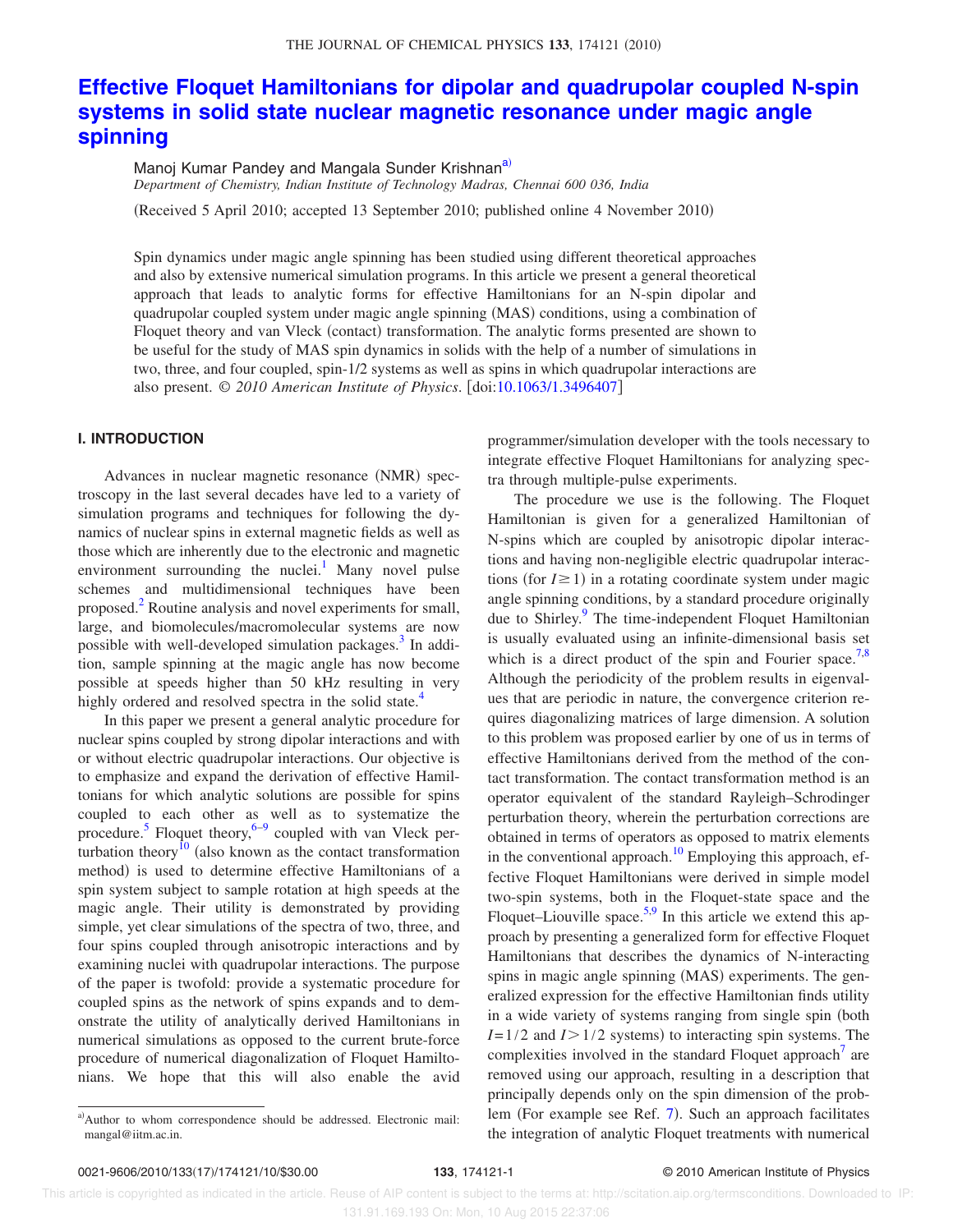simulation programs.<sup>3</sup> The validity of effective Hamiltonians derived is demonstrated through simple, yet illustrative simulations.

In the next section, we present the general methodology for deriving effective Hamiltonians for an interacting N-spin system. In Sec. III we present numerical simulations using analytic results of Sec. II for a few model systems.

#### **II. THEORY AND METHODOLOGY**

# **A. Effective Floquet Hamiltonians for an interacting N-spin system**

The Hamiltonian under MAS conditions for an interacting N-spin system is represented by

$$
H(t) = \sum_{\lambda=1}^{N} \sum_{m=-2}^{2} \omega_{\lambda}^{(m)} e^{im\omega_{r}t} I_{\lambda z}
$$
  
+ 
$$
\sum_{\lambda < \mu=1}^{N} \sum_{m=-2}^{2} \omega_{\lambda\mu}^{(m)} e^{im\omega_{r}t} \left[ 2I_{\lambda z} I_{\mu z} - \frac{1}{2} (I_{\lambda}^{+} I_{\mu}^{+} + I_{\lambda}^{-} I_{\mu}^{+}) \right]
$$
  
+ 
$$
\sum_{\lambda=1}^{N} \sum_{m=-2}^{2} \omega_{\lambda Q}^{(m)} e^{im\omega_{r}t} [3I_{\lambda z}^{2} - I_{\lambda}^{2}],
$$
 (1)

where  $\omega_r$  is the spinning frequency and  $\omega_\lambda^{(0)}/\omega_\lambda^{(m)}$  represent isotropic/anisotropic interactions of the spins (denoted by the label  $\lambda$ ), respectively. Specifically, the isotropic chemical shift associated with a particular spin is represented by  $\omega_{\lambda}^{(0)}$ , while the anisotropic contributions emerging from the chemical shift [commonly referred to as chemical shift anisotropy (CSA)], dipolar and quadrupolar interactions (only for nuclei with  $I \ge 1$ ) are denoted by  $\omega_{\lambda}^{(m)}$ ,  $\omega_{\lambda\mu}^{(m)}$ , and  $\omega_{\lambda Q}^{(m)}$ , respectively. The anisotropic interactions transform as second rank tensors and are commonly defined in the principal axis system. The transformation to the laboratory axis from the principal axis frame is defined by the Wigner rotation matrices [represented by  $D_{m_1m_2}^{(2)}(\Omega)$ ],

$$
\omega_{\lambda}^{(m)} = \sum_{m_1,m_2=-2}^{2} D_{m_2m}^{(2)}(\Omega_{MR}) D_{m_1m_2}^{(2)}(\Omega_{PM}) R_{\lambda}^{(2)m_1},
$$
  

$$
\omega_{\lambda\mu}^{(m)} = \sum_{m_1,m_2=-2}^{2} D_{m_2m}^{(2)}(\Omega'_{MR}) D_{m_1m_2}^{(2)}(\Omega'_{PM}) R_{\lambda\mu}^{(2)m_1},
$$

and

$$
\omega_{\lambda Q}^{(m)} = \sum_{m_1, m_2 = -2}^{2} D_{m_2 m}^{(2)} (\Omega_{MR}^{"}) D_{m_1 m_2}^{(2)} (\Omega_{PM}^{"}) R_{\lambda Q}^{(2)m_1},
$$
 (2)

with  $R_{\lambda}^{(2)m_1}$ ,  $R_{\lambda\mu}^{(2)m_1}$ , and  $R_{\lambda Q}^{(2)m_1}$  denoting the principal components of the irreducible spatial tensors associated with the chemical shift, dipolar and quadrupolar interactions, respectively, defined in their respective principal axis frames. In the principal axis frame of the chemical shift tensor,  $R_{\lambda}^{(2)0}$  $=\delta_{anis}$  and  $R_{\lambda}^{(2)\pm 2} = -(1/\sqrt{6})\delta_{anis}\eta_{\lambda}$  (where  $\delta_{anis}$  and  $\eta$ represent the chemical shift anisotropy and the asymmetry parameter, respectively) while the dipolar tensor

between the two spins is  $R_{\lambda\mu}^{(2)0} = \sqrt{6}b_{\lambda\mu}$  [where  $b_{\lambda\mu}$  $=\mu_0 \gamma_\lambda \gamma_\mu \hbar / 4 \pi r_{\lambda \mu}^3$  (rad/s) is the dipolar coupling constant] defined in the dipolar principal axis frame. The quadrupolar interactions are defined in the quadrupolar principal axis frame with  $R_{\lambda Q}^{(2)0} = \sqrt{6} \omega_{\lambda Q}$  and  $R_{\lambda Q}^{(2)\pm 2} = -\omega_{\lambda Q} \eta_{\lambda Q}$  [where  $\omega_{\lambda Q}$  $=e^2 q_\lambda Q_\lambda/4I_\lambda (2I_\lambda - 1)\hbar$  and  $\eta_{\lambda Q}$  represent the quadrupolar coupling constant and the asymmetry parameter of quadrupolar nuclei, respectively, being the only nonzero components for an axially asymmetric tensor.

Employing the Floquet theorem, the time-dependent Hamiltonian [as given in Eq.  $(1)$ ] is transformed into a timeindependent Hamiltonian via Fourier series expansion. The resulting time-independent Hamiltonian (commonly referred to as Floquet Hamiltonian) is described in an infinitedimensional basis set constructed from a direct product between the standard spin operator basis (described in a finitedimensional vector space) and the Fourier operator basis -described in an infinite-dimensional vector space known as the Floquet space). In this article we employ an operator basis constructed from the direct product between the fictitious spin-1/2 operators (single transition operators) and the Fourier operators.<sup>8</sup>

Employing this operator basis, the time-independent Floquet Hamiltonian,  $H^F$ , is represented by

$$
H^{F} = \sum_{p=1}^{2^{N}} \omega_{r} I^{p,p} + \sum_{p=1}^{2^{N}} z_{0}^{p,p} Z_{0}^{p,p} + \sum_{p=1}^{2^{N}} \sum_{m=-2}^{2} z_{m}^{p,p} Z_{m}^{p,p}
$$
  
+ 
$$
\sum_{\lambda \leq \mu=1}^{N} \sum_{p,q} \sum_{m=-2}^{2} x_{\lambda\mu,m}^{p,q} X_{m}^{p,q},
$$
  
\neq 0 (3)

where  $2^N$  is the total number of basis states (denoted by  $p$ ) employed for describing an N-spin system. The first term may be identified with the number operator in the Floquet basis, while the time-dependent and time-independent terms illustrated in Eq. (1) are associated with the operators  $X_m^{p,q}$ and  $Z_m^{p,p}$  with  $m \neq 0$  and  $m=0$ , respectively. The  $Z_m^{p,p}$  operators connect Floquet states  $|p,n\rangle$  and  $|p,m+n\rangle$  that differ only in the Fourier dimension and are associated with the longitudinal single spin  $I_{\lambda z}$  (chemical shift anisotropy) and bilinear operators  $I_{\lambda z}I_{\mu z}$  and  $3I_{\lambda z}^2 - I_{\lambda}^2$  associated with the dipolar and quadrupolar interactions, respectively, as depicted in Eq. (1). The last term comprised of the  $X_m^{p,q}$  operators connects states  $|p,n\rangle$  and  $|q,m+n\rangle$  that differ both in the spin and Fourier dimension and is commonly associated with the flip-flop operators in the dipolar interactions as described in Eq.  $(1)$  and Table I.

The time-independent coefficients associated with a particular state "*p*" are represented by the  $z_0^{p,p}$  coefficients in terms of the isotropic chemical shifts  $\omega_{\lambda}^{(0)}$  of the spins, i.e.,  $z_0^{p,p} = \sum_{\lambda=1}^{N} 2m_p^{(\lambda)} \omega_\lambda^{(0)}$ . The anisotropic interactions corresponding to the chemical shift,  $\omega_{\lambda}^{(m)}$  (CSA) and dipolar interactions  $\widetilde{(\omega_{\lambda\mu}^{(m)})}$  are represented by the coefficients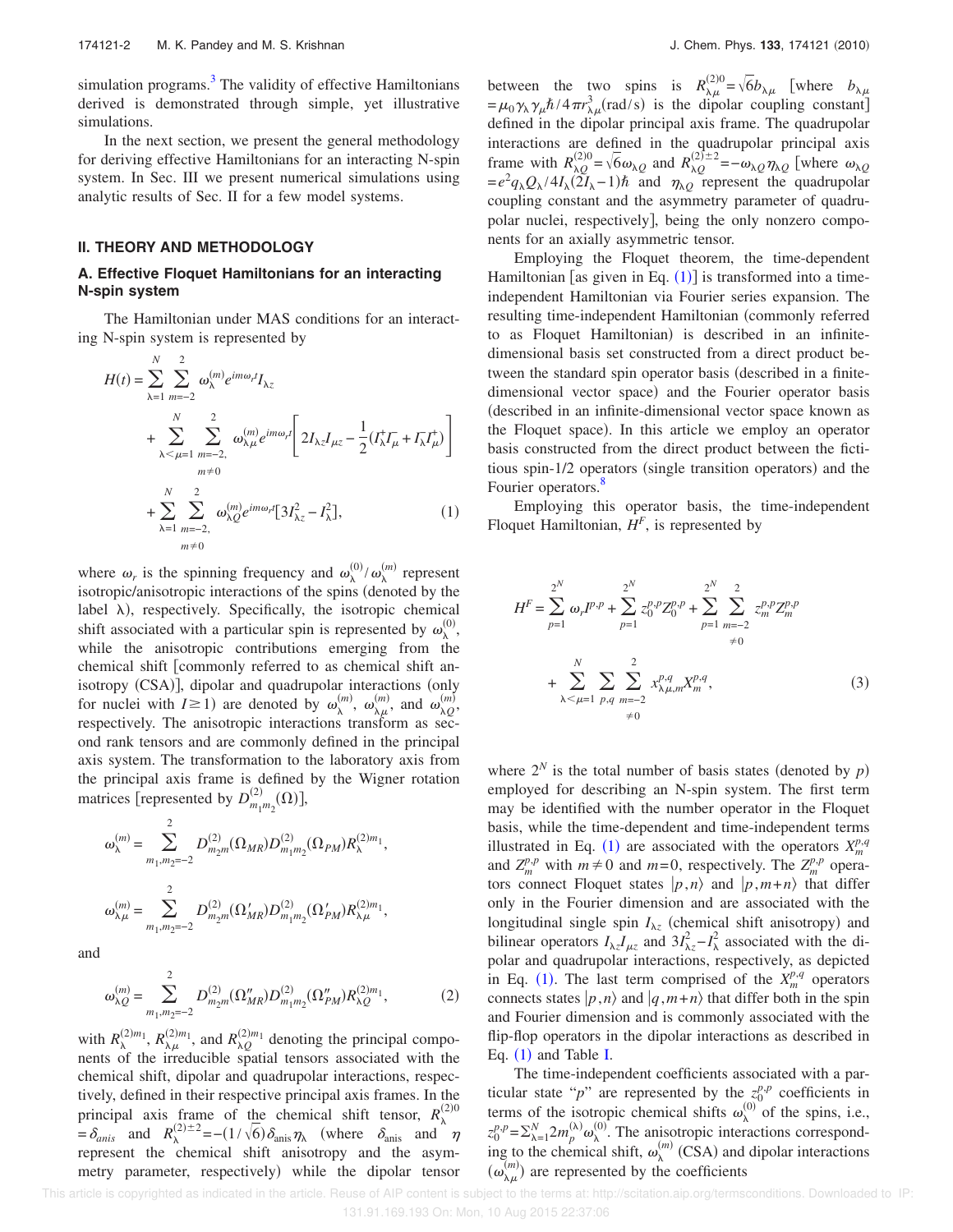TABLE I. States connected by the flip-flop operators  $X_m^{p,q}$  for spins  $\lambda$  and  $\mu$ . The indices  $p$  and  $q$  represent the spin states and depend on the spin topology. In the case of a two-spin system,  $1 = |\alpha\alpha\rangle$ ,  $2 = |\alpha\beta\rangle$ ,  $3 = |\beta\alpha\rangle$ , and  $A = |\beta\beta\rangle$ , while  $1 = |\alpha, \alpha, \alpha\rangle$ ,  $2 = |\alpha, \alpha, \beta\rangle$ ,...,  $8 = |\beta, \beta, \beta\rangle$  and  $1 = |\alpha, \alpha, \alpha, \alpha\rangle$ ,  $2 = |\alpha, \alpha, \alpha, \beta\rangle$ ,..., 16  $\equiv \vert \beta, \beta, \beta, \beta \rangle$  in the cases of three and four spins, respectively.

| Two spins     |           |                  |   | Three spins   |           |                  |                |   | Four spins    |           |                  |                |                |    |    |
|---------------|-----------|------------------|---|---------------|-----------|------------------|----------------|---|---------------|-----------|------------------|----------------|----------------|----|----|
| $\lambda = 1$ | $\mu = 2$ | $\boldsymbol{p}$ | 2 | $\lambda = 1$ | $\mu = 2$ | $\boldsymbol{p}$ | 3              | 4 | $\lambda = 1$ | $\mu = 2$ | $\boldsymbol{p}$ | 5              | 6              | 7  | 8  |
|               |           | q                | 3 |               |           | q                | 5              | 6 |               |           | q                | 9              | 10             | 11 | 12 |
|               |           |                  |   | $\lambda = 1$ | $\mu = 3$ | $\boldsymbol{p}$ | 2              | 4 | $\lambda = 1$ | $\mu = 3$ | $\overline{p}$   | 3              | $\overline{4}$ | 7  | 8  |
|               |           |                  |   |               |           | q                | 5              | 7 |               |           | q                | 9              | 10             | 13 | 14 |
|               |           |                  |   | $\lambda = 2$ | $\mu = 3$ | $\boldsymbol{p}$ | $\mathfrak{2}$ | 6 | $\lambda = 1$ | $\mu = 4$ | $\boldsymbol{p}$ | $\mathfrak{2}$ | $\overline{4}$ | 6  | 8  |
|               |           |                  |   |               |           | q                | 3              | 7 |               |           | q                | 9              | 11             | 13 | 15 |
|               |           |                  |   |               |           |                  |                |   | $\lambda = 2$ | $\mu = 3$ | $\boldsymbol{p}$ | 3              | $\overline{4}$ | 11 | 12 |
|               |           |                  |   |               |           |                  |                |   |               |           | q                | 5              | 6              | 13 | 14 |
|               |           |                  |   |               |           |                  |                |   | $\lambda = 2$ | $\mu = 4$ | $\overline{p}$   | $\mathfrak{2}$ | $\overline{4}$ | 10 | 12 |
|               |           |                  |   |               |           |                  |                |   |               |           | q                | 5              | 7              | 13 | 15 |
|               |           |                  |   |               |           |                  |                |   | $\lambda = 3$ | $\mu = 4$ | $\boldsymbol{p}$ | 2              | 6              | 10 | 14 |
|               |           |                  |   |               |           |                  |                |   |               |           | q                | 3              | 7              | 11 | 15 |

$$
z_m^{p,p} = \sum_{\lambda=1}^N 2m_p^{(\lambda)} \omega_{\lambda}^{(m)} + \sum_{\lambda \leq \mu=1}^N 4m_p^{(\lambda)} m_p^{(\mu)} \omega_{\lambda\mu}^{(m)},
$$

$$
x_{\lambda\mu,m}^{p,q} = -\omega_{\lambda\mu}^{(m)} \text{(for } I = 1/2),
$$

while, for quadrupolar systems  $(I \ge 1)$ , they are given by

$$
z_m^{p,p} = \sum_{\lambda=1}^N 2m_p^{(\lambda)} \omega_{\lambda}^{(m)} + \sum_{\lambda < \mu=1}^N 4m_p^{(\lambda)} m_p^{(\mu)} \omega_{\lambda\mu}^{(m)} + 2\omega_{\lambda Q}^{(m)}
$$

$$
\times [3(m_p^{(\lambda)})^2 - I_{\lambda}(I_{\lambda} + 1)]
$$

(where  $m_p^{(\lambda)}$  denotes the magnetic quantum number associated with spin " $\lambda$ " corresponding to the state  $p$ ). For the specific case of *I*=1,  $x_{\lambda\mu,m}^{p,q} = -2\omega_{\lambda\mu}^{(m)}$ .

#### **B. Application of the contact transformation method**

To eliminate the complexity associated with the infinite dimensionality of the problem, the concept of effective Floquet Hamiltonians derived from the contact transformation method was proposed in earlier publications.<sup>5,11</sup> We demonstrate the utility of this approach in deriving effective Hamiltonians for an interacting N-spin system.

In the contact transformation method, the Floquet Hamiltonian [Eq. (3)] is split into a zero-order Hamiltonian,  $H_0^F$ , and a perturbing Hamiltonian,  $H_1^F$ . The zero-order Hamiltonian is chosen to contain operators that are diagonal in the Fourier dimension  $(m=0)$  while the perturbing Hamiltonian comprises operators that are off-diagonal in the Fourier dimension  $(m \neq 0)$ , namely,

$$
H_0^F = \sum_{p=1}^{2^N} \omega_r I^{p,p} + \sum_{p=1}^{2^N} z_0^{p,p} Z_0^{p,p},\tag{4a}
$$

$$
H_1^F = \sum_{p=1}^{2^N} \sum_{m=-2}^2 z_m^{p,p} Z_m^{p,p} + \sum_{\lambda \le \mu=1}^N \sum_{p,q} \sum_{m=-2}^2 x_{\lambda \mu, m}^{p,q} X_m^{p,q}, \qquad (4b)
$$
  

$$
\neq 0
$$

where the choice of  $p$  and  $q$  depends on the choice of  $\lambda$  and  $\mu$  as described in Table I.

Employing a single or a series of unitary transformations, the original Hamiltonian,  $H^F$ , is transformed into an effective Hamiltonian,  $H_{\text{eff}}^F$ , i.e.,

$$
H_{\text{eff}}^F = \cdots U_n \cdots U_2 U_1 H^F U_1^{-1} U_2^{-1} \cdots U_n^{-1} \cdots
$$

We derive an effective Hamiltonian by employing a single unitary transformation

$$
H_{\text{eff}}^{F} = U_{1}H^{F}U_{1}^{-1} = e^{i\lambda S_{1}}H^{F}e^{-i\lambda S_{1}}
$$
  
=  $H_{0}^{(1)F} + \lambda H_{1}^{(1)F} + \lambda^{2}H_{2}^{(1)F} \cdots$ , (5a)

$$
H_0^{(1)F} = H_0^F,\tag{5b}
$$

$$
H_1^{(1)F} = H_1^F + i[S_1, H_0^F],\tag{5c}
$$

$$
H_2^{(1)F} = H_2^F + i[S_1, H_1^F] - \frac{1}{2}[S_1, [S_1, H_0^F]],
$$
\n(5d)

where the terms  $H_0^{(1)F}$ ,  $H_1^{(1)F}$ , and  $H_2^{(1)F}$  represent the zeroorder, first-order, and second-order corrections after the first transformation, respectively. In the present description of the system,  $H_2^F$  is zero as all the perturbing terms are included in  $H_1^F$ . The transformation function *S*<sub>1</sub> [illustrated in Eq. (5c)] is properly chosen to compensate the Off diagonality in  $H_1^F$  and in general can be expressed as a linear combination of a complete set of operators employed in describing the perturbing Hamiltonian,

$$
S_{1} = i \left[ \sum_{p=1}^{2^{N}} \sum_{m=-2}^{2} A_{m}^{(p)} Z_{m}^{p,p} \right] - i \left[ \sum_{\lambda \leq \mu=1}^{N} \sum_{p,q} \sum_{m=-2}^{2} \{ C_{\lambda\mu,m}^{p,q} X_{m}^{p,q} + i B_{\lambda\mu,m}^{p,q} Y_{m}^{p,q} \} \right].
$$
 (6)

The coefficients in the transformation function  $S_1$  are obtained by solving Eq.  $(5c)$  and can be generalized for an N-spin system by the following equation which represents a system of coupled linear equations in the coefficients given in Eq.  $(6)$ ,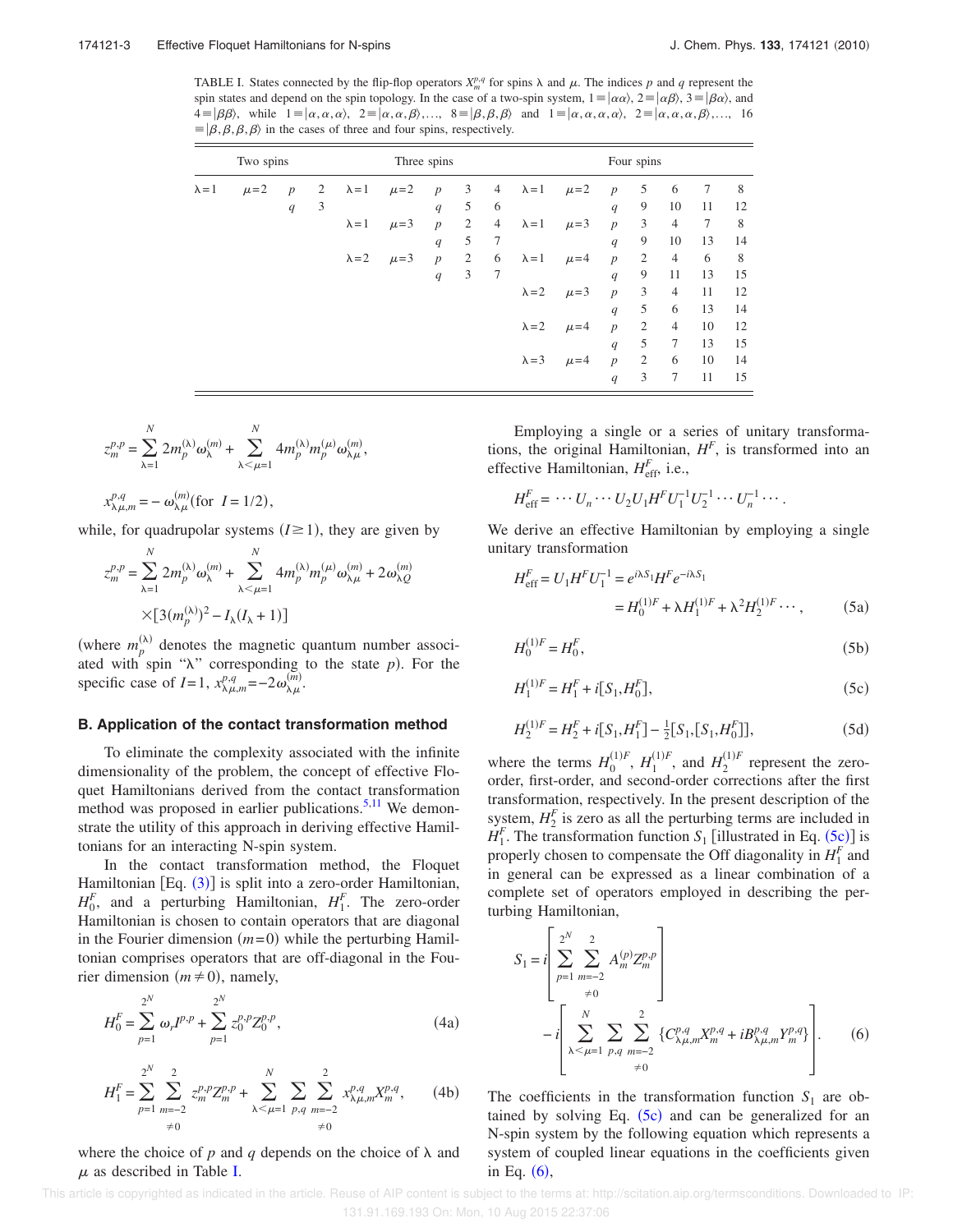General expressions for the constants associated with the *S*<sup>1</sup> functions are obtained as

$$
A_{m}^{(p)} = \frac{z_{m}^{p,p}}{m\omega_{r}}, \qquad B_{\lambda\mu,m}^{p,q} = \frac{C_{\lambda\mu,m}^{p,q}(z_{0}^{p,p} - z_{0}^{q,q})}{2m\omega_{r}},
$$
  

$$
C_{\lambda\mu,m}^{p,q} = \frac{-4x_{\lambda\mu,m}^{p,q}m\omega_{r}}{4m^{2}\omega_{r}^{2} - (z_{0}^{p,p} - z_{0}^{q,q})^{2}}.
$$
  
(8)

Subsequently, the diagonal corrections to second-order are obtained by evaluating the right hand side of Eq.  $(5d)$  to give

$$
H_{2,d}^{(1)F} = -\frac{1}{2} \left[ \sum_{m=-2}^{+2} \left\{ \sum_{\lambda \leq \mu=1}^{N} \sum_{p,q} \left\{ x_{\lambda\mu,-m}^{p,q} B_{\lambda\mu,m}^{p,q} (Z_0^{q,q} - Z_0^{p,p}) \right. \right. \\ \left. + (z_{-m}^{p,p} - z_{-m}^{q,q}) \frac{B_{\lambda\mu,m}^{p,q}}{2} X_0^{p,q} + \left\{ (z_{-m}^{p,p} - z_{-m}^{q,q}) C_{\lambda\mu,m}^{p,q} \right. \\ \left. + x_{\lambda\mu,-m}^{p,q} (A_m^{(p)} - A_m^{(q)}) \right\} \frac{i}{2} Y_0^{p,q} \right\} \\ \left. + \sum_{\lambda_1 \leq \mu \leq \lambda_2=1}^{N} \sum_{p,q,r} \left\{ (x_{\lambda_1\mu,-m}^{p,q} B_{\lambda_2\mu,m}^{q,r} - x_{\lambda_2\mu,-m}^{q,r} B_{\lambda_1\mu,m}^{q,r} - x_{\lambda_2\mu,-m}^{q,r} B_{\lambda_1\mu,m}^{p,q} \right. \\ \left. - x_{\lambda_2\mu,-m}^{q,r} B_{\lambda_1\mu,m}^{p,q} \right\} \frac{1}{2} X_0^{p,r} + (x_{\lambda_1\mu,-m}^{p,q} C_{\lambda_2\mu,m}^{q,r} - x_{\lambda_2\mu,-m}^{q,r} C_{\lambda_1\mu,m}^{p,q} \right) \left. (9) \right]
$$

In the second-order corrections  $Eq. (9)$ , the first set of terms summed over *p* and *q* on the right hand side contains *Z* operators which result from cross-terms between the dipolar interactions associated with different "*m*" values, while the *X* and *Y* operators result from cross-terms between the CSA and the dipolar interactions associated with a particular spin pair. The second set of terms summed over *p*, *q*, and *r* is obtained only in systems comprising of more than two spins resulting from dipolar cross-terms between spin pairs  $(\lambda_1, \mu)$ and  $(\mu, \lambda_2)$ .

The transformed effective Floquet Hamiltonian (to second-order) is given by

$$
H_{\text{eff}}^{F} = \sum_{p=1}^{2^{N}} \omega_{r} I^{p,p} + \sum_{p=1}^{2^{N}} z_{0}^{p,p} Z_{0}^{p,p} + H_{2,d}^{(1)F}.
$$
 (10)

In the next section we demonstrate the utility of the above, generalized effective Hamiltonians in describing the spin dynamics in systems ranging from single spin  $(I=1/2)$  to fourspin dipolar-coupled and quadrupolar systems. The advantages associated with this approach are substantiated with simulations based on the analytic theory.

# **III. ANALYTIC SIMULATIONS AND DISCUSSION**

# **A. Effective Hamiltonians for noninteracting spin systems**  $(I=1/2)$

#### **1. Single spin**

Following the description in the previous section, the time-dependent Hamiltonian under MAS conditions for a single spin-1/2 is given by

$$
H(t) = \sum_{m=-2}^{2} \omega^{(m)} e^{im\omega_r t} I_z.
$$
 (11)

After the Floquet transformation the time-independent Hamiltonian,  $H^F$  is given by

$$
H^{F} = \sum_{p=1}^{2} \omega_{r} I^{p,p} + \sum_{p=1}^{2} z_{0}^{p,p} Z_{0}^{p,p} + \sum_{p=1}^{2} \sum_{m=-2}^{2} z_{m}^{p,p} Z_{m}^{p,p}, \qquad (12)
$$

where the superscripts  $p=1$  and  $p=2$  denote the two-spin states  $|1/2\rangle$  and  $|-1/2\rangle$ , respectively. The constants associated with various operators in the Hamiltonian in Eq.  $(12)$ are given by

$$
z_0^{1,1} = \omega^{(0)}, \quad z_0^{2,2} = -\omega^{(0)},
$$
  
 $z_m^{1,1} = \omega^{(m)}, \quad z_m^{2,2} = -\omega^{(m)}.$ 

The Floquet Hamiltonian  $[Eq. (11)]$  is split into a zero-order Hamiltonian  $H_0^F$  and a perturbing Hamiltonian  $H_1^F$ , given by

$$
H_0^F = \sum_{p=1}^2 \omega_r I^{p,p} + \sum_{p=1}^2 z_0^{p,p} Z_0^{p,p} \quad \text{and} \tag{13a}
$$

$$
H_1^F = \sum_{p=1}^2 \sum_{\substack{m=-2 \ m \neq 0}}^2 z_m^{p,p} Z_m^{p,p}.
$$
 (13b)

The transformation function  $S_1$  is determined as described earlier and is represented by

$$
S_1 = i \left[ \sum_{p=1}^{2} \sum_{\substack{m=-2, \\ m \neq 0}}^{2} \frac{z_m^{p,p}}{m \omega_r} Z_m^{p,p} \right].
$$
 (14)

Since the transformation function contains only the  $Z_m^{p,p}$  operators, the second-order corrections  $H_2^{(1)F}$ , tend to zero, i.e.,

$$
H_2^{(1)F} = \frac{i}{2} [S_1, H_1^F], \tag{15a}
$$

$$
H_{2,d}^{(1)F} = -\frac{1}{2} \left[ \sum_{p=1}^{2} \sum_{m=-2, \atop m \neq 0}^{2} A_m^{(p)} Z_m^{p,p} \sum_{p=1}^{2} \sum_{m=-2, \atop m \neq 0}^{2} z_m^{p,p} Z_m^{p,p} \right] = 0.
$$
\n(15b)

Hence, the effective Hamiltonian for a single spin or a system of noninteracting spins is comprised only of the isotropic chemical shift of the individual spins

This article is copyrighted as indicated in the article. Reuse of AIP content is subject to the terms at: http://scitation.aip.org/termsconditions. Downloaded to IP: 131.91.169.193 On: Mon, 10 Aug 2015 22:37:06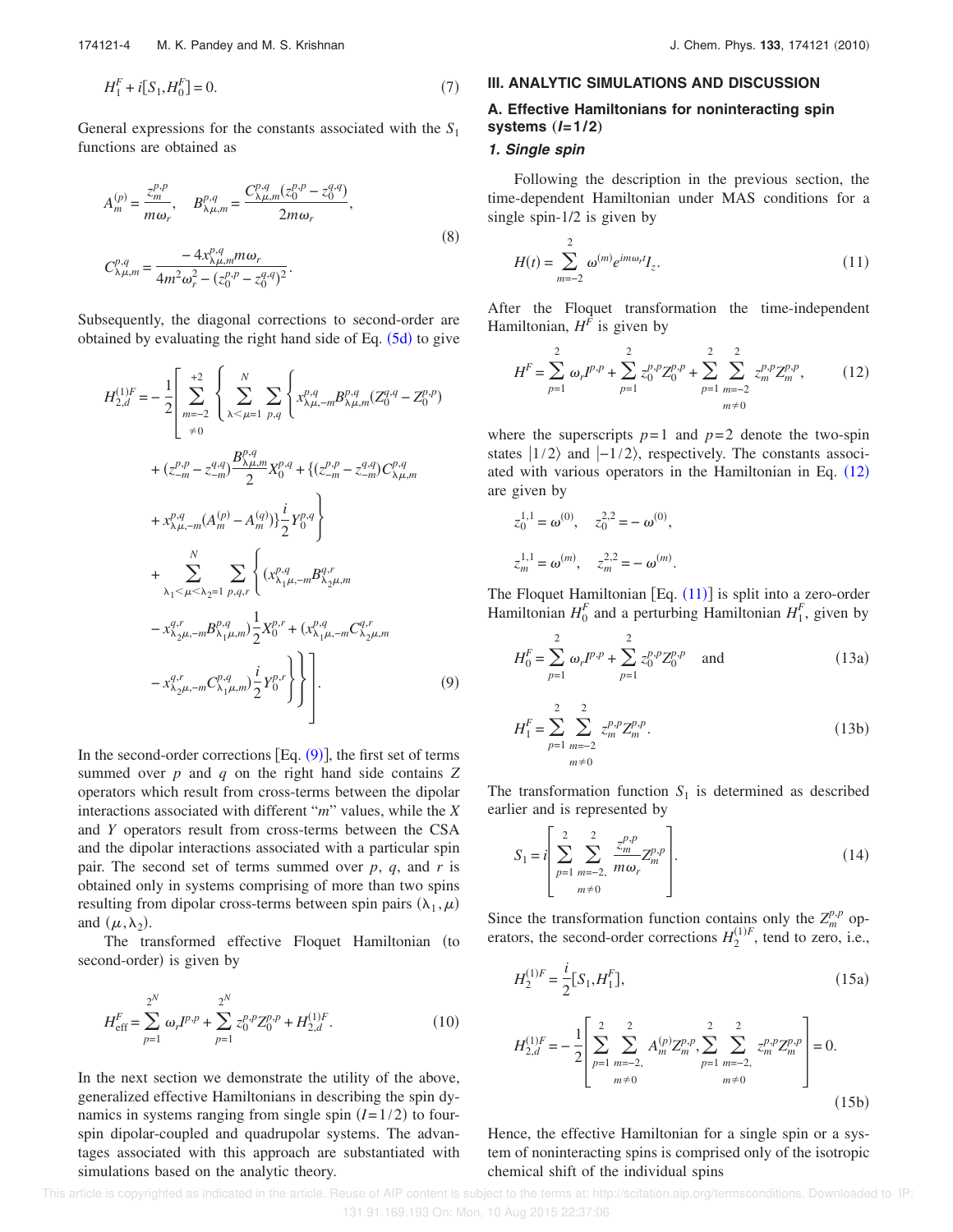174121-5 Effective Floquet Hamiltonians for N-spins

$$
H_{\text{eff}}^F = H_0^F. \tag{16}
$$

The calculation of sideband intensities, however, requires the exponential terms operating on the detection operator and the corresponding operators do not commute with each other. Therefore, perturbation theory approach is used here to determine the  $S_1$  function required for the calculation of the sideband intensities.

# **2. Simulation of MAS spectra**

The time-domain signal is calculated by evaluating the expectation value of the detection operator,  $(I_-)^{p,q}_{0}$ ,

$$
I_{-})_{0}^{p,q} \rangle = Tr[\rho^{F}(t)(I_{-})_{0}^{p,q}]
$$
  
= 
$$
\sum_{m=-\infty}^{\infty} \sum_{p=1}^{2} \langle p,m|[\rho^{F}(t)(I_{-})_{0}^{p,q}]|p,m\rangle,
$$
 (17a)

where  $\rho^F(t) = e^{-iH^F t} \rho^F(0) e^{iH^F t}$ , such that  $\rho^F(0) = (I_+)_0^{p,q} = (X_0^{1,2})$  $+iY_0^{1,2}$ ) represents the initial density matrix immediately after a radiofrequency pulse and  $\{|p,m\rangle\}$  are the Floquet states, constructed from the direct product of the spin basis  $(p=1)$ and 2) with the Fourier basis states,  $m=-\infty, \ldots,$  $-1,0,1,\ldots, \infty$ . Expressing the density matrix and the detection operator in the transformed basis defined by  $S_1$ , Eq.  $(17a)$  is expanded as follows:

$$
\langle (I_{-})_{0}^{p,q} \rangle = \sum_{m=-\infty}^{\infty} \sum_{p=1}^{2} \langle p,m | U^{-1} U e^{-iH^{F}t} U^{-1} U \rho^{F}(0) U^{-1} U e^{iH^{F}t} U^{-1} U | q,n \rangle \langle q,n | U^{-1} U (I_{-})_{0}^{p,q} U^{-1} U | p,m \rangle
$$
  

$$
= \sum_{m,n=-\infty}^{\infty} \sum_{i,j=1}^{2} \langle \psi_{i}^{(m)} | e^{-iH^{F}_{\text{eff}}t} \rho^{\prime F}(0) e^{iH^{F}_{\text{eff}}t} | \psi_{j}^{(n)} \rangle \langle \psi_{j}^{(n)} | (I_{-})_{0}^{p,q} | \psi_{i}^{(m)} \rangle, \tag{17b}
$$

 $\langle ($ 

where  $U = e^{iS_1}$  is the unitary transformation operator,  $\rho^{\prime F}(0)$  $= U(I_+)_{0}^{p,q}U^{-1}$  is the effective time-dependent density operator,  $(I'_+)^{p,q}_0 = U(I_+)^{p,q}_0 U^{-1}$  and  $|\psi_i^{(m)}\rangle$  are the eigenfunctions of the effective Floquet Hamiltonian  $H_{\text{eff}}^F$ . In the expansion of both  $\rho^{\prime F}(0)$  and  $(I_+^{\prime})_0^{p,q}$ , the higher-order (second–order in our case) terms have been neglected, i.e.,

$$
\rho'^{F}(0) = e^{iS_1}(I_+)_{0}^{p,q}e^{-iS_1} \approx (I_+)_{0}^{p,q} + \frac{z_{m}^{p,q}}{m\omega_{r}}(I_+)_{m}^{p,q}.
$$
 (17c)

To eliminate the redundancy in Eq. (17b), one of the Fourier summation coefficients *n* is set to zero. Furthermore, owing to the periodicity of the problem, the eigenvalues (depicted by  $\lambda_i^{(0)}$  in the Floquet space can be calculated by evaluating the supereigenvalues corresponding to the diagonal block, *m*=0. Subsequently, the time-domain signal is calculated by re-expressing Eq. (17b) in a convenient form depicting the center-band (matrix elements of operators with zero as subscript) and the side-band contributions to the MAS spectrum as

$$
\langle (I_{-})_{0}^{p,q}(t) \rangle = \sum_{i,j=1}^{2} \langle \psi_{i}^{(m)} | (I_{+})_{0}^{p,q} | \psi_{j}^{(0)} \rangle \langle \psi_{j}^{(0)} | (I_{-})_{0}^{p,q} | \psi_{i}^{(m)} \rangle e^{i(\lambda_{i}^{(0)} - \lambda_{j}^{(0)})t} + \sum_{m \neq 0} \sum_{i,j=1}^{2} \left( \frac{z_{m}^{p,q} z_{m}^{p,q}}{m^{2} \omega_{r}^{2}} \right) (\langle \psi_{i}^{(m)} | (I_{+})_{m}^{p,q} | \psi_{j}^{(0)} \rangle \langle \psi_{j}^{(0)} | \times (I_{-})_{m}^{p,q} | \psi_{i}^{(m)} \rangle e^{i(\lambda_{i}^{(0)} - \lambda_{j}^{(0)}) + m \omega_{r})t}.
$$
 (17d)

To simulate the MAS powder spectrum, the above equation is evaluated for different crystallite orientations, which on Fourier transformation lead to the MAS spectrum in the frequency-domain in Fig. 1. In the simulations presented, sidebands corresponding to  $m = \pm 1$  and  $\pm 2$  are depicted.



FIG. 1. Simulated <sup>13</sup>C MAS spectra for a single spin-1/2 system at 100 MHz  $(^{13}C)$  frequency. The following CSA parameters were employed in the simulations:  $\sigma_{xx}$ ,  $\sigma_{yy}$ , and  $\sigma_{zz}$  equal to 35, 50, and 65 ppm, respectively; CSA orientations  $\alpha_{PM}$ ,  $\beta_{PM}$ , and  $\gamma_{PM}$  equal to 70°, 60°, and 122°, respectively. Gaussian line broadening of 70 Hz was employed in the simulations.

 This article is copyrighted as indicated in the article. Reuse of AIP content is subject to the terms at: http://scitation.aip.org/termsconditions. Downloaded to IP: 131.91.169.193 On: Mon, 10 Aug 2015 22:37:06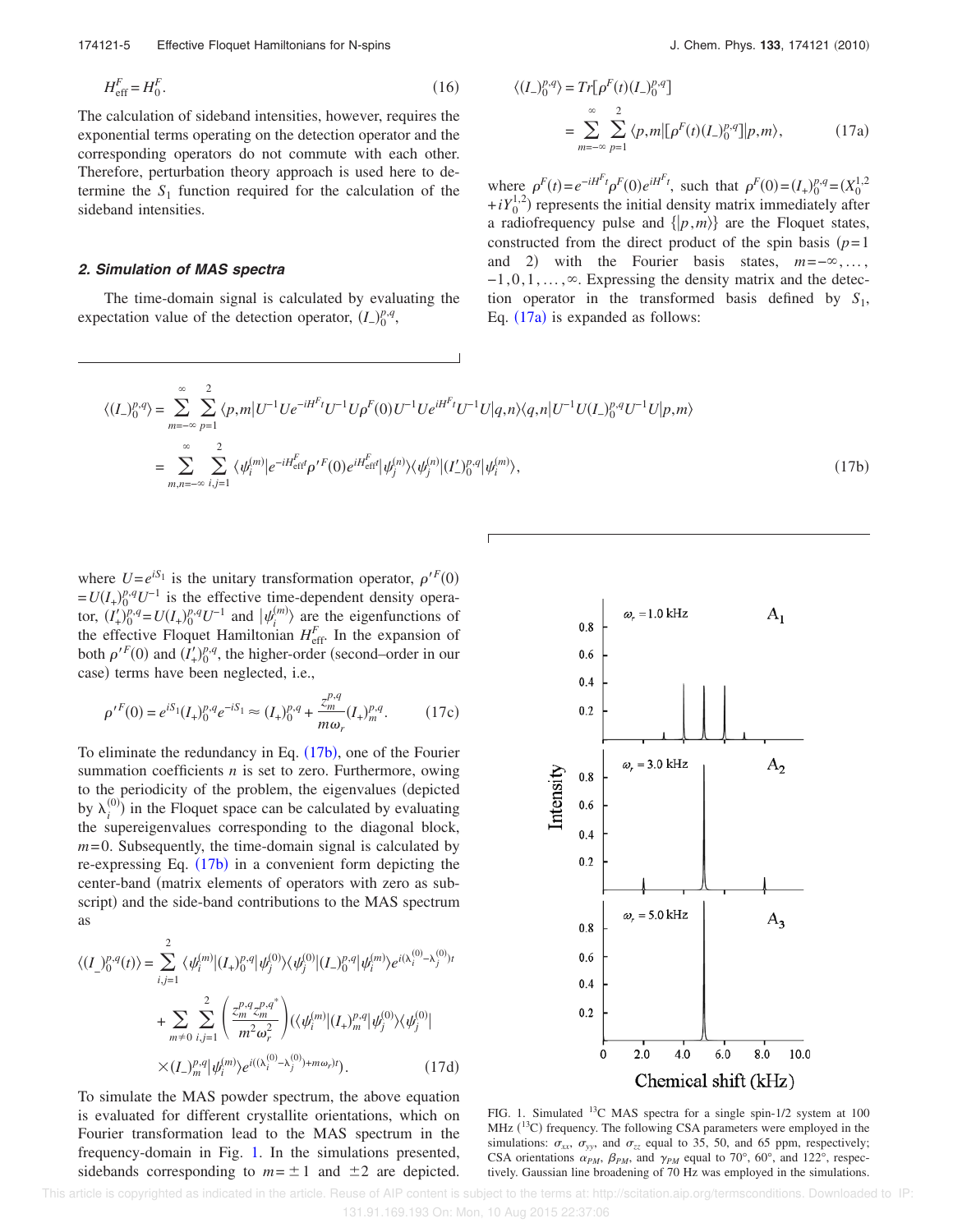Higher-order sidebands can be calculated by evaluating the higher-order terms in the expansion of  $\rho^{\prime F}(0)$  and  $(I_+)_{0}^{p,q}$  in Eq. (17c). Following the standard procedure, the intensities are normalized with respect to the center-band by including the contributions emerging from the sidebands, i.e.,

$$
\langle I_{-}^{pq}(t) \rangle = \sum_{m=-2}^{2} \frac{C_m^2}{C_0^2 + C_{-1}^2 + C_{-2}^2 + C_1^2 + C_2^2},
$$
(17e)

where  $C_0^2$  represents the intensity of the center-band and  $C_i^2$ the corresponding intensity of the sidebands. In the slowspinning regime higher-order contributions resulting in higher sidebands  $(m>2)$  need to be evaluated in the intensity expression. As the spinning frequency of the sample increases, contributions from the CSA decrease, resulting in the decrease in the intensity of the sidebands and leading to improved sensitivity and resolution. This aspect of the procedure is illustrated in Fig. 1 which depicts simulations of MAS spectrum at three different spinning frequencies.

# **B. Effective Hamiltonians for interacting spin systems 1. Two spins**

The time-dependent MAS Hamiltonian for a homonuclear dipolar-coupled spin pair is represented by

$$
H(t) = \sum_{\lambda=1}^{2} \sum_{m=-2}^{2} \omega_{\lambda}^{(m)} e^{im\omega_{r}t} I_{\lambda z} + \sum_{m=-2}^{2} \omega_{12}^{(m)} e^{im\omega_{r}t}
$$

$$
\times \left[ 2I_{1z} I_{2z} - \frac{1}{2} (I_{1}^{+} I_{2}^{-} + I_{1} I_{2}^{+}) \right].
$$
 (18)

Employing the procedure described in the previous section, the Floquet Hamiltonian for a dipolar-coupled system is split into a zero-order Hamiltonian,  $H_0^F$ , and a perturbing Hamiltonian,  $H_1^F$  (the two groups of terms on the right side, respectively,

$$
H^{F} = \left\{ \sum_{p=1}^{4} \omega_{r} I^{p,p} + \sum_{p=1}^{4} z_{0}^{p,p} Z_{0}^{p,p} \right\}
$$
  
+ 
$$
\left\{ \sum_{p=1}^{4} \sum_{\substack{m=-2 \\ m=2}}^{2} z_{m}^{p,p} Z_{m}^{p,p} + \sum_{\substack{m=-2 \\ m=2}}^{2} x_{12,m}^{2,3} X_{m}^{2,3} \right\}.
$$
 (19)

The transformation function  $S_1$  is expressed in terms of a complete basis set of operators as

$$
S_1 = i \left[ \sum_{p=1}^{4} \sum_{m=-2}^{2} A_m^{(p)} Z_m^{p,p} \right] - i \left[ \sum_{m=-2}^{2} \left\{ (C_{12,m}^{2,3} X_m^{2,3} + i B_{12,m}^{2,3} Y_m^{2,3}) \right\} \right].
$$
 (20a)

Employing Eq.  $(8)$ , the coefficients in the transformation function  $S_1$  for a dipolar-coupled spin pair are obtained as



FIG. 2.  $A_1$  and  $B_1$  represent simulated <sup>13</sup>C MAS spectra for a homonuclear dipolar-coupled two spin-1/2 system obtained at two different spinning frequencies. The following CSA parameters were employed: CSA orientations  $\alpha_{PM}^{(1)}$ ,  $\beta_{PM}^{(1)}$ ,  $\gamma_{PM}^{(1)}/\alpha_{PM}^{(2)}$ ,  $\beta_{PM}^{(2)}$ , and  $\gamma_{PM}^{(2)}$  equal to 160°, 33°, 90°/119°, 94°, and  $-13^\circ$ , asymmetry parameters  $\eta_1/\eta_2$  equal to 1.0/0.91, isotropic chemical shifts  $\omega_1^{(0)}/\omega_2^{(0)}$  (denoted by asterisk) equal to 21.87 kHz/5.25 kHz and chemical shift anisotropies  $\delta_1/\delta_2$  equal to 8.54 kHz/1.41 kHz. The dipolar coupling strength was set to 457 Hz  $(r_{12}=2.55 \text{ A}).$ 

$$
A_m^{(p)} = \frac{z_m^{p,p}}{m\omega_r}, \qquad B_{12,m}^{2,3} = \frac{-C_{12,m}^{2,3}(z_0^{3,3} - z_0^{2,2})}{2m\omega_r},
$$
  

$$
C_{12,m}^{2,3} = \frac{-4x_{12,m}^{2,3}m\omega_r}{4m^2\omega_r^2 - (z_0^{3,3} - z_0^{2,2})^2}.
$$
 (20b)

In a similar vein, the second-order corrections to the zeroorder Hamiltonian can be written down by employing Eq. (9) as

$$
H_{2,d}^{(1)F} = -\frac{1}{2} \left[ \sum_{m=-2}^{2} \left\{ -x_{12,-m}^{2,3} B_{12,m}^{2,3} (Z_0^{2,2} - Z_0^{3,3}) + (z_{-m}^{2,2} - z_{-m}^{3,3}) \frac{B_{12,m}^{2,3}}{2} X_0^{2,3} + \left\{ (z_{-m}^{2,2} - z_{-m}^{3,3}) C_{12,m}^{2,3} + x_{12,-m}^{2,3} (A_m^{(2)} - A_m^{(3)}) \right\} \frac{i}{2} Y_0^{2,3} \right\} \right].
$$
 (21)

In contrast with the single spin *I*=1/2 system, the secondorder corrections comprise the operators  $X_0^{2,3}$ ,  $Y_0^{2,3}$ , and  $Z_0^{2,3}$ . Following the standard procedure described in the previous section, the frequency-domain spectrum for a dipolarcoupled spin pair is calculated and is depicted in Fig. 2. The reduced central transition intensity in the case of  $\omega_r$ =4 kHz is most certainly due to a higher CSA value and a lower rotational frequency for that particular nucleus. As  $\omega_r$ increases perturbation corrections are more meaningful and the central transition intensity increases obviously.

# **2. Three spins**

The Hamiltonian for a dipolar-coupled three-spin  $(I=1/2)$  system under MAS is represented by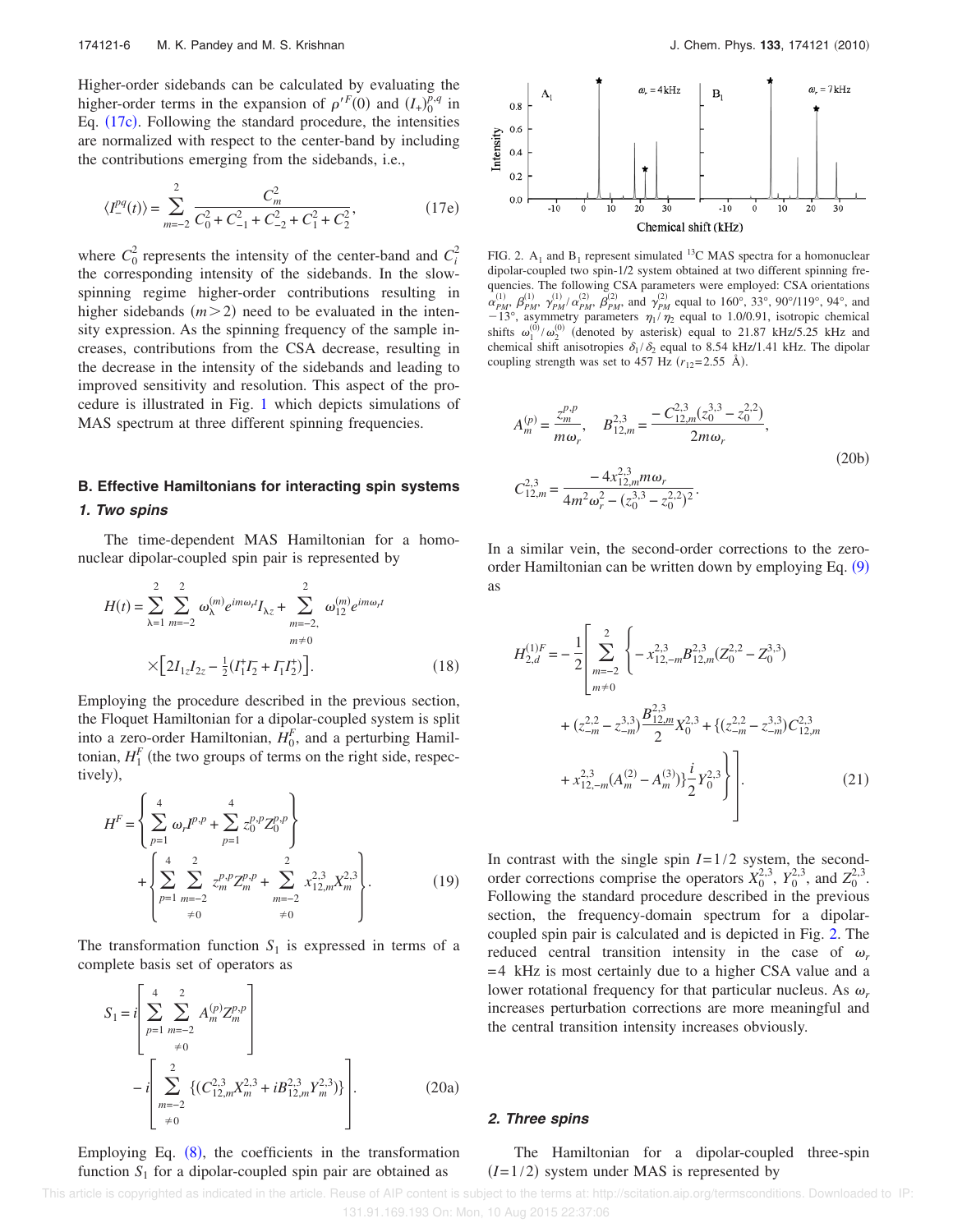

FIG. 3.  $A_1$ ,  $B_1$ , and  $C_1$  represent the simulated <sup>13</sup>C MAS spectra for a three-spin dipolar-coupled system at different spinning frequencies. The following chemical shift parameters were employed:  $\alpha_{PM_2}^{(1)} = 160^\circ$ ,  $\beta_{PM_2}^{(1)} = 33^\circ$ ,  $\gamma_{PM_2}^{(1)} = 90^\circ$ ,  $\eta_1 = 1.0$ ,  $\delta_1 = 8.54$  kHz,  $\alpha_1^{(0)} = 21.87$  kHz,  $\alpha_{PM}^{(2)} = 119^\circ$ ,  $\beta_{PM}^{(2)} = 94^\circ$ ,  $\gamma_{PM}^{(2)} = -13^\circ$ ,  $\eta_2 = 0.91$ ,  $\delta_2 = 1.41$  kHz,  $\omega_2^{(0)} = 14.2$  kHz and  $\alpha_{PM}^{(3)} = -49^\circ$ ,  $\beta_{PM}^{(3)} = 48^\circ$ ,  $\gamma_{PM}^{(3)} = -170^\circ$ ,  $\eta_3 = 0.92$ ,  $\delta_3 = 3.0$  kHz,  $\omega_3^{(0)} = 3.0$  kHz. The dipolar parameters employed were  $r_{12}$ =2.55 Å,  $r_{13}$ =3.72 Å, and  $r_{23}$ =5.9 Å (<sup>13</sup>C-<sup>13</sup>C dipolar coupling strength at 1 Å internuclear distance is equal to 7.5859 kHz). The asterisks denote the position of the center-band associated with the isotropic chemical shifts of the three spins.

*H*2,*<sup>d</sup>*

$$
H(t) = \sum_{\lambda=1}^{3} \sum_{m=-2}^{2} \omega_{\lambda}^{(m)} e^{im\omega_{r}t} I_{\lambda z}
$$
  
+ 
$$
\sum_{\lambda < \mu=1}^{3} \sum_{m=-2}^{2} \omega_{\lambda\mu}^{(m)} e^{im\omega_{r}t} \Big[ 2I_{\lambda z} I_{\mu z} - \frac{1}{2} (I_{\lambda}^{+} I_{\mu} + I_{\lambda} I_{\mu}^{+}) \Big].
$$
  

$$
m \neq 0
$$
 (22)

The Floquet Hamiltonian for a three-spin dipolar-coupled system is expressed as

$$
H^{F} = \left\{ \sum_{p=1}^{8} \omega_{r} I^{p,p} + \sum_{p=1}^{8} z_{0}^{p,p} Z_{0}^{p,p} \right\}
$$
  
+ 
$$
\left\{ \sum_{p=1}^{8} \sum_{m=-2}^{2} z_{m}^{p,p} Z_{m}^{p,p} + \sum_{m=-2}^{2} \left[ x_{23,m}^{2,3} X_{m}^{2,3} + x_{23,m}^{6,7} X_{m}^{6,7} + 0 \right] + x_{13,m}^{2,5} X_{m}^{2,5} + x_{13,m}^{4,7} X_{m}^{4,7} + x_{12,m}^{3,5} X_{m}^{3,5} + x_{12,m}^{4,6} X_{m}^{4,6} \right\}. \tag{23}
$$

The transformation function  $S_1$  for a three-spin system is represented by

$$
S_{1} = i \left[ \sum_{p=1}^{8} \sum_{m=-2}^{2} A_{m}^{(p)} Z_{m}^{p,p} \right] - i \left[ \sum_{m=-2}^{2} \left\{ (C_{23,m}^{2,3} X_{m}^{2,3} + i B_{23,m}^{2,3} Y_{m}^{2,3}) \right. \\ + (C_{23,m}^{6,7} X_{m}^{6,7} + i B_{23,m}^{6,7} Y_{m}^{6,7}) + (C_{13,m}^{2,5} X_{m}^{2,5} + i B_{13,m}^{2,5} Y_{m}^{2,5}) \\ + (C_{13,m}^{4,7} X_{m}^{4,7} + i B_{13,m}^{4,7} Y_{m}^{4,7}) + (C_{12,m}^{3,5} X_{m}^{3,5} + i B_{12,m}^{3,5} Y_{m}^{3,5}) \\ + (C_{12,m}^{4,6} X_{m}^{4,6} + i B_{12,m}^{4,6} Y_{m}^{4,6}) \right], \tag{24}
$$

with the coefficients having the same functional form as that described in Eq.  $(8)$ .

The diagonal corrections (in Fourier label) obtained to second-order are given by

$$
f_{2,d}^{(1)F} = -\frac{1}{2} \left[ \sum_{m=-2}^{+2} \left\{ \sum_{\lambda \leq \mu=1}^{3} \sum_{p,q} \left\{ x_{\lambda\mu,-m}^{p,q} B_{\lambda\mu,m}^{p,q} (Z_0^{q,q} - Z_0^{p,p}) \right. \right. \\ \left. + \left. (z_{-m}^{p,p} - z_{-m}^{q,q}) \frac{B_{\lambda\mu,m}^{p,q}}{2} X_0^{p,q} + \left\{ (z_{-m}^{p,p} - z_{-m}^{q,q}) C_{\lambda\mu,m}^{p,q} \right. \right. \\ \left. + \left. x_{\lambda\mu,-m}^{p,q} (A_m^{(p)} - A_m^{(q)}) \right\} \frac{i}{2} Y_0^{p,q} \right\} \\ \left. + \sum_{\lambda_1 \leq \mu \leq \lambda_2=1}^{3} \sum_{p,q,r} \left\{ (x_{\lambda_1\mu,-m}^{p,q} B_{\lambda_2\mu,m}^{q,r} - x_{\lambda_2\mu,-m}^{q,r} B_{\lambda_1\mu,m}^{p,q}) \right. \\ \left. \times \frac{1}{2} X_0^{p,r} + (x_{\lambda_1\mu,-m}^{p,q} C_{\lambda_2\mu,m}^{q,r} - x_{\lambda_2\mu,-m}^{q,r} C_{\lambda_1\mu,m}^{p,q} ) \frac{i}{2} Y_0^{p,r} \right\} \right]. \tag{25}
$$

In contrast with the two-spin system, the second-order corrections in the three-spin system comprise both sets of terms, one set which is summed over *p* and *q* and the other set which is summed over  $p$ ,  $q$ , and  $r$ , for a dipolar coupled N-spins of *I*=1/2. Employing the generalized effective Hamiltonians, simulations have been carried out for a threeand a four-spin system and the results are depicted in Figs. 3 and 4, respectively. In a similar manner one can obtain effective Floquet Hamiltonians for many spins coupled by dipolar interactions from the generalized expression given in the previous section [Eq.  $(9)$ ].

# **C. Effective Hamiltonians in dipolar recoupling experiments**

In dipolar recoupling experiments, a part of the dipolar interaction represented in Eq.  $(1)$  is reintroduced by compensating the spatial averaging rendered by MAS. The theoretical description of such experiments has been described in both the average Hamiltonian<sup>12</sup> and Floquet framework<sup>7,8</sup> and will not be dealt with in this article. For the purpose of demonstration, we derive the effective Floquet Hamiltonian describing the (rotational resonance)  $R^2$  exchange dynamics from the generalized effective Floquet Hamiltonians presented in the previous section. Following standard description, the Floquet Hamiltonian for a homonuclear dipolar coupled system under  $R^2$  condition is represented by

 This article is copyrighted as indicated in the article. Reuse of AIP content is subject to the terms at: http://scitation.aip.org/termsconditions. Downloaded to IP: 131.91.169.193 On: Mon, 10 Aug 2015 22:37:06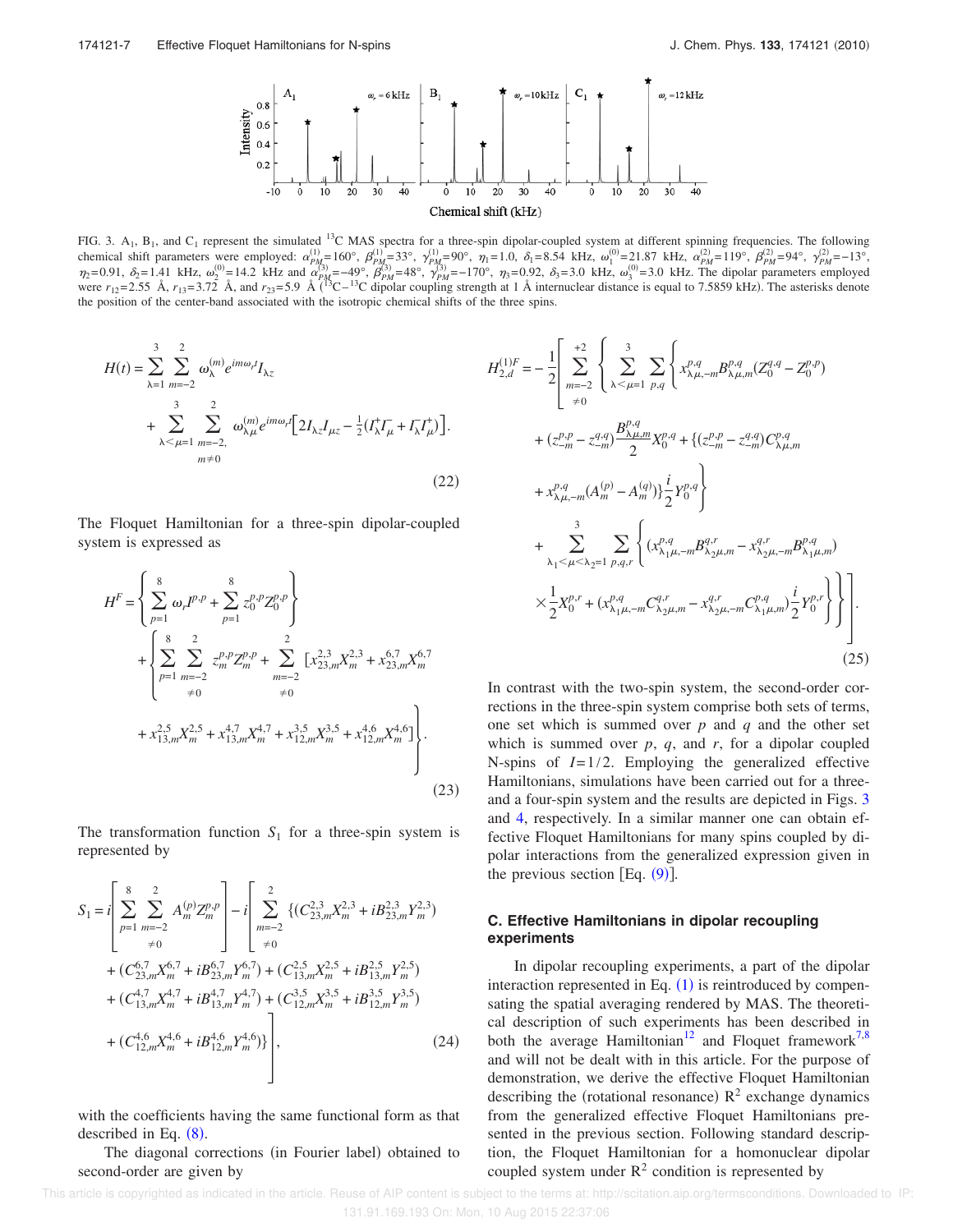

FIG. 4.  $A_1$ ,  $B_1$ , and  $C_1$  represent the simulated <sup>13</sup>C MAS spectra for a four-spin dipolar-coupled system at different spinning frequencies. The following chemical shift parameters were employed:  $\alpha_{PM}^{(1)} = 160^\circ$ ,  $\beta_{PM}^{(1)} = 33^\circ$ ,  $\gamma_{PM}^{(1)} = 90^\circ$ ,  $\eta_1 = 1.0$ ,  $\delta_1 = 8.54$  kHz,  $\omega_{\lambda}^{(0)} = 21.87$  kHz,  $\alpha_{PM}^{(2)} = 119^\circ$ ,  $\beta_{RM}^{(2)} = 94^\circ$ ,  $\gamma_{PM}^{(2)} = -13^\circ$ ,  $\eta_2 = 0.91$ ,  $\delta_2 = 1.41$  kHz,  $\omega_{\text{C}}^{(0)} = 5.25$  kHz,  $\alpha_{PM}^{(3)} = -49^\circ$ ,  $\beta_{PM}^{(3)} = 48^\circ$ ,  $\gamma_{PM}^{(3)} = -170^\circ$ ,  $\eta_3 = 0.92$ ,  $\delta_3 = 3.0$  kHz,  $\omega_{\text{S}}^{(0)} = 3.0$  kHz and  $\alpha_{PM}^{(4)} = 57^\circ$ ,  $\beta_{PM}^{(4)} = 147^\circ$ ,  $\gamma_{PM}^{$  $\eta_4 = 0.0$ ,  $\delta_4 = 2.5$  kHz,  $\omega_4^{(0)} = 4.37$  kHz. The dipolar parameters employed were  $r_{12} = 2.55$  Å,  $r_{13} = 3.72$  Å,  $r_{23} = 5.9$  Å,  $r_{14} = 5.9$  Å,  $r_{24} = 7.0$  Å, and  $r_{34}$  $=$  2.55 Å ( $^{13}$ C $^{13}$ C dipolar coupling strength at 1 Å internuclear distance is equal to 7.5859 kHz). The asterisks represent the position of the center-band associated with the isotropic chemical shifts of the four spins.

$$
H^{F} = \sum_{p=1}^{4} \omega_{r} I^{p,p} + \sum_{p=1}^{4} z_{0}^{p,p} Z_{0}^{p,p} + x_{12,0}^{2,3} X_{0}^{2,3} + iy_{12,0}^{2,3} Y_{0}^{2,3}
$$
  
+ 
$$
\sum_{p=1}^{4} \sum_{m=-2, \atop m \neq 0}^{2} z_{m}^{p,p} Z_{m}^{p,p} + \sum_{m=-4, \atop m \neq 0}^{4} [x_{12,m}^{2,3} X_{m}^{2,3} + iy_{12,m}^{2,3} Y_{m}^{2,3}].
$$
  
(26)

In contrast with the Floquet Hamiltonian for a dipolarcoupled spin pair represented in Eq.  $(19)$ , the Floquet Hamiltonian for a recoupling experiment consists of  $X_0^{2,3}$  and  $Y_0^{2,3}$ operators.<sup>12</sup> This form is common to both selective and broadband recoupling schemes in solid state NMR and the description presented below is valid for N-spin systems.

To reduce the complexity in the description involving many spins, the time-independent terms associated with the dipolar interactions (represented by  $X_0^{2,3}$  and  $Y_0^{2,3}$  operators) are separated from the zero-order Hamiltonian as

$$
H^F = H_0^F + H_1^F = H_0^F + H_{1,\text{dia}}^F + H_{1,\text{off-diab}}^F,
$$

where

$$
H_0^F = \sum_{p=1}^4 \omega_r I^{p,p} + \sum_{p=1}^4 z_0^{p,p} Z_0^{p,p},
$$
  

$$
H_{1,dia}^F = x_{12,0}^{2,3} X_0^{2,3} + i y_{12,0}^{2,3} Y_0^{2,3} \text{ and}
$$
 (27)

$$
H_{1,\text{off-di}}^{F} = \sum_{p=1}^{4} \sum_{m=-2, \atop m \neq 0}^{2} z_m^{p,p} Z_m^{p,p} + \sum_{m=-4, \atop m \neq 0}^{4} [x_{12,m}^{2,3} X_m^{2,3} + iy_{12,m}^{2,3} Y_m^{2,3}].
$$

The transformation function  $S_1$  is chosen to compensate the off-diagonality present in  $H_1^F$  (i.e.,  $H_{1,\text{off-diab}}^F$ ), by solving Eq. (28),

$$
H_1^{(1)F} = H_{1,\text{dia}}^F + H_{1,\text{off-diab}}^F + i[S_1, H_0^F] = H_{1,\text{dia}}^F.
$$
 (28)

The second-order corrections are obtained by evaluating the right hand side of the equation below

$$
H_2^{(1)F} = i[S_1, H_1^F] - \frac{1}{2} [S_1, [S_1, H_0^F]]
$$
  
=  $i[S_1, H_{1,\text{dia}}^F] + \frac{i}{2} [S_1, H_{1,\text{off-dia}}^F].$  (29)

In the above equation, the first expression results in operators that are off-diagonal in the Fourier dimension (i.e.,  $m \neq 0$ ) and has a minimal contribution to the overall spin dynamics. Hence, second-order corrections are confined only to the evaluation of the second term. The effective Hamiltonian describing the spin dynamics in  $\mathbb{R}^2$  experiments is

$$
H_{\text{eff}}^{F} = H_{0}^{F} + H_{1,\text{dia}}^{(1)F} + H_{2,\text{dia}}^{(1)F}
$$
  
= 
$$
\sum_{p=1}^{4} \omega_{r} I^{p,p} + \sum_{p=1}^{4} z_{0}^{p,p} Z_{0}^{p,p} + x_{12,0}^{2,3} X_{0}^{2,3} + i y_{12,0}^{2,3} Y_{0}^{2,3} + H_{2,\text{dia}}^{(1)F},
$$
  
(30)

which is in agreement with the descriptions presented in earlier reports. In Fig. 5, we present the simulation of the MAS spectrum at the  $R<sup>2</sup>$  condition and compare the spectrum with the dipolar-coupled spin pair. The observed broadening of the spectrum is in agreement with experiment and confirms the validity of the generalized effective Hamiltonian approach presented in the article. It is important to note here that the effective Hamiltonian for rotational resonance could well have been obtained by taking the  $H_{1,\text{dia}}^F$  in  $H_0^F$ . Such an approach results in a set of coupled equations given below and complicates the procedure for evaluating the coefficients associated with the various operators in  $S_1$  function<sup>12</sup> in the equation

$$
H_1^{(1)F} = H_1^F + i[S_1, H_0^F] = H_{1,\text{dia}}^F.
$$
\n(31)

This equation represents the following group of equations for the coefficients:

This article is copyrighted as indicated in the article. Reuse of AIP content is subject to the terms at: http://scitation.aip.org/termsconditions. Downloaded to IP: 131.91.169.193 On: Mon, 10 Aug 2015 22:37:06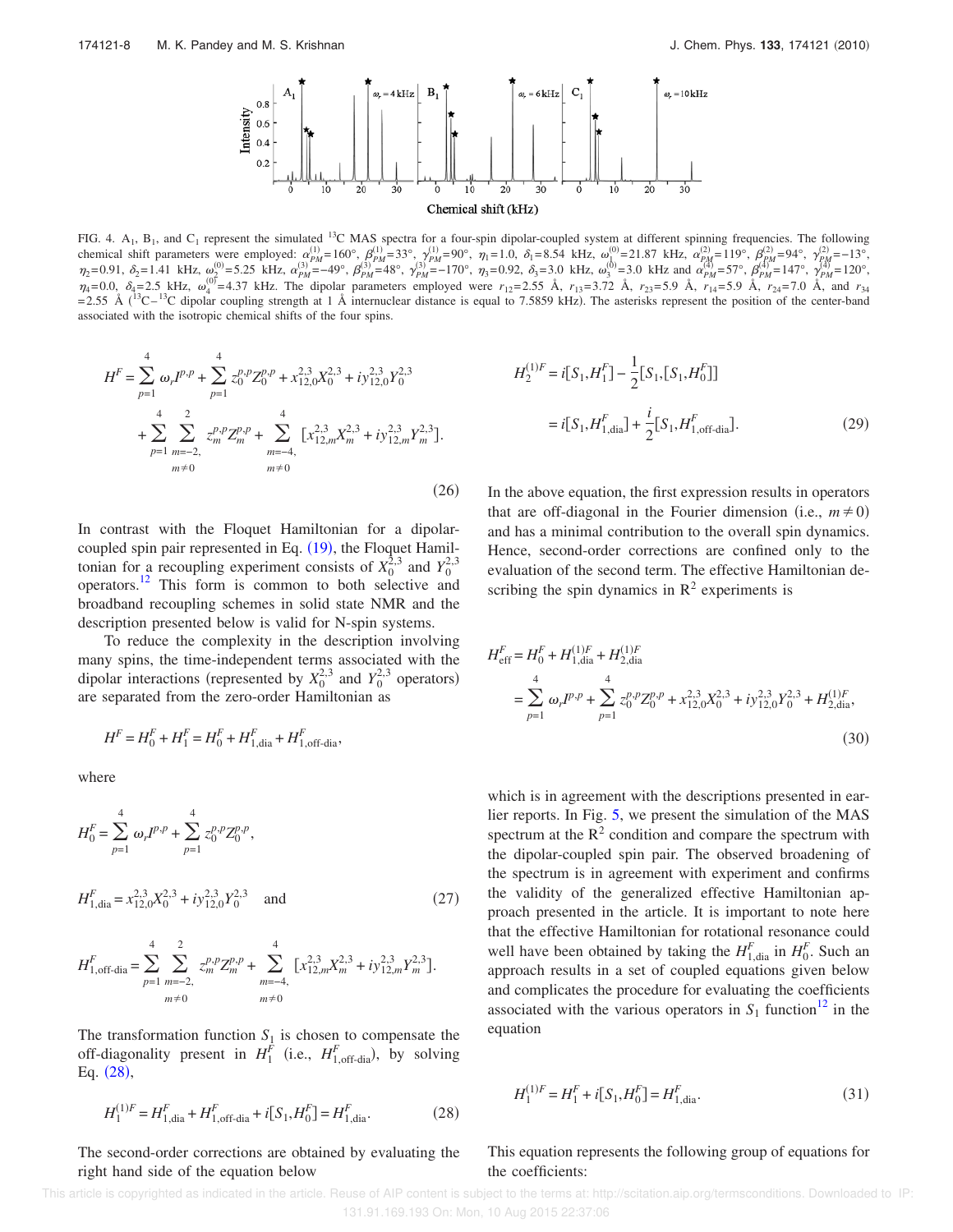

 $z_m^{1,1} - A_m^{(1)} m \omega_r = 0$ ,

 $z_m^{4,4} - A_m^{(4)} m \omega_r = 0$ ,

$$
z_m^{2,2} - A_m^{(2)} m \omega_r - C_{12,m}^{2,3} y_0^{2,3} + B_{12,m}^{2,3} x_0^{2,3} = 0,
$$
  
\n
$$
z_m^{3,3} - A_m^{(3)} m \omega_r + C_{12,m}^{2,3} y_0^{2,3} - B_{12,m}^{2,3} x_0^{2,3} = 0,
$$
\n(32)

$$
x_{12,m}^{2,3} + C_{12,m}^{2,3} m \omega_r + \frac{1}{2} (A_m^{(3)} - A_m^{(2)}) y_{12,0}^{2,3} - \frac{1}{2} [z_0^{2,2} - z_0^{3,3}] B_{12,m}^{2,3} = 0,
$$

$$
y_{12,m}^{2,3} + B_{12,m}^{2,3} m \omega_r + \frac{1}{2} (A_m^{(3)} - A_m^{(2)}) x_{12,0}^{2,3} - \frac{1}{2} [z_0^{2,2} - z_0^{3,3}] C_{12,m}^{2,3} = 0.
$$

Rather than solving these, the approach presented in Eqs.  $(27)$ – $(29)$  is simpler and convenient for deriving effective Hamiltonians in recoupling experiments and can well be extended to multiple spins.

# **D. Effective Hamiltonians in quadrupolar spin systems**

The Hamiltonian for a quadrupolar spin system  $(I=1)$ under MAS conditions is given by



FIG. 5. Comparison of <sup>13</sup>C MAS spectrum for a dipolar-coupled spin-1/2 system (top panel) and the corresponding spectrum at the  $R^2$  matching condition (lower panel). The spectrum at  $R^2$  matching condition is broad due to the reintroduction of the dipolar interactions resulting in lower sensitivity. Input parameters employed for the simulation are similar to that used in Fig. 2.

$$
H(t) = \sum_{m=-2}^{2} \omega^{(m)} e^{im\omega_r t} I_z + \sum_{m=-2}^{2} \omega^{(m)}_Q e^{im\omega_r t} [3I_z^2 - I^2].
$$
 (33)

The corresponding Floquet transformation  $H<sup>F</sup>$  is represented by

$$
H^{F} = \sum_{p=1}^{3} \omega_{p} I^{p,p} + \sum_{p=1}^{3} z_{0}^{p,p} Z_{0}^{p,p} + \sum_{p=1}^{3} \sum_{m=-2}^{2} z_{m}^{p,p} Z_{m}^{p,p}, \qquad (34)
$$

where the superscripts  $p=1$ , 2, and 3 denote the three-spin states  $|1\rangle$ ,  $|0\rangle$ , and  $|-1\rangle$ , respectively. The constants associated with various operators in the Hamiltonian in Eq.  $(34)$ are given by

,

$$
z_0^{1,1} = 2\omega_1^{(0)}, \quad z_0^{2,2} = 0, \quad z_0^{3,3} = -2\omega_1^{(0)}
$$
  

$$
z_m^{1,1} = 2\omega^{(m)} + 2\omega_Q^{(m)}, \quad z_m^{2,2} = -4\omega_Q^{(m)},
$$
  

$$
z_m^{3,3} = -2\omega^{(m)} + 2\omega_Q^{(m)}.
$$

The subsequent description is identical to the single spin *I*  $=1/2$  system and the MAS spectra are depicted in Figs. 6 and 7. In Fig. 6 are shown the  ${}^{2}H$  MAS spectra for various quadrupolar coupling strengths from 10 to 60 kHz, at a fixed spinning frequency of 30 kHz  $(A_1, B_1, C_1, D_1, E_1, and F_1)$ . As the strength of the quadrupolar coupling increases, the

> FIG. 6.  $A_1$ ,  $B_1$ ,  $C_1$ ,  $D_1$ ,  $E_1$ , and  $F_1$  represent simulated MAS spectra for a single spin-1 system obtained by varying the quadrupolar coupling strength keeping spinning frequency fixed. The following parameters were employed in the simulations:  $\omega_1^{(0)} = 0.5$  kHz,  $\delta_{1,CSA}$ =−3.38 kHz,  $\eta_{1,CS}$ =0.99, and  $\eta_{1,Q}$ =0; CSA orientations  $\alpha_{PM}$ ,  $\beta_{PM}$ , and  $\gamma_{PM}$  are equal to 40°, 128°, and 122°, respectively. Quadrupolar orientations  $\alpha_{PM}^Q$ ,  $\beta_{PM}^Q$ , and  $\gamma_{PM}^Q$  equal to 30°, 60°, and 120°, respectively.

 This article is copyrighted as indicated in the article. Reuse of AIP content is subject to the terms at: http://scitation.aip.org/termsconditions. Downloaded to IP: 131.91.169.193 On: Mon, 10 Aug 2015 22:37:06